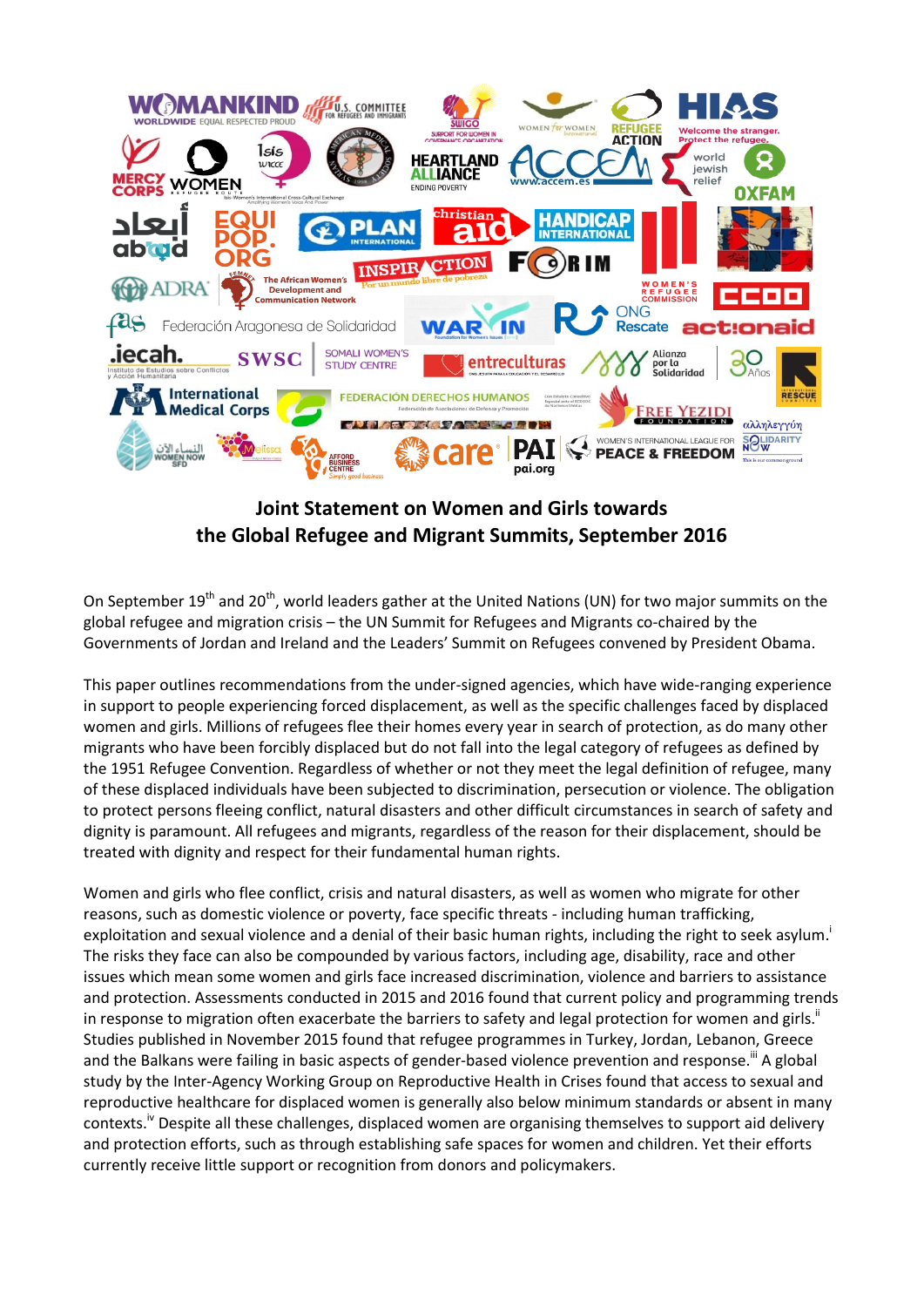At the Summits and beyond, states should commit to:

- **1. Ensure displaced women and girls meaningfully participate in all aspects of the Summits themselves and follow-up implementation, monitoring and accountability efforts**. At the Summits, there should be a gender balance in participation from all sides. The international community should practice what it preaches by facilitating female representatives from diverse backgrounds to participate. We welcome the call for 'Comprehensive Refugee Response Plans' to be taken forward at national level with a 'whole of society approach' including participation by national governments, UNHCR, civil society and refugees. Deliberate steps should be taken to enable local women's organisations and networks from both the refugee and host communities to meaningfully participate in this process. Monitoring and accountability on the Summits' outcomes should take place at both global and national levels, with involvement by women's civil society groups, who can bring their expertise to identify gaps and ways forward.
- **2. Implement safe and legal migration routes, including through expanded family reunification options for refugees, rather than a policy of deterrence. Ensure access to effective asylum and legal protection mechanisms for all migrants.** A misguided focus on deterrence ignores root causes of forced displacement, puts women and girls at greater risk of trafficking and gender-based violence, and diverts resources from efforts to appropriately strengthen protection systems at home and abroad. In particular, restrictive family reunion practices hugely and disproportionately impact on women and children and put them at risk – either by forcing them to remain in dangerous circumstances in country of origin / first country of asylum (after the male head of household has left in search of a more sustainable future) or by forcing them to embark on dangerous journeys to reunite with family members already living in safety. Even in states where asylum processes are in place, refugees may have great difficulty in accessing such processes and exercising their rights to asylum in a safe, timely and informed manner. There are many specific challenges to ensuring that refugee, returnee, displaced and stateless women access individual registration and documentation. These include the practice of registering only the 'head of the family,' usually the eldest male; difficulty in reaching female asylum seekers in urban areas; and gender discrimination leading to the exclusion of young girls from registration. Moreover, registration and screening processes often fail to adequately and appropriately identify women and girls who may have experienced, or are at risk of, gender-based violence, and to ensure they receive needed services and protection. States should prioritize the strengthening of legal frameworks and processes that are compliant with obligations under the Refugee Convention and Protocol, including through registration mechanisms that meet the specific needs of women and girls, and should ensure best practices in including the gender dimensions of persecution in refugee status determination. They should also support the Global Campaign Against Xenophobia called for in the Political Declaration. To make this a reality, states should support grassroots integration efforts; hold perpetrators of hate speech and crimes accountable; and ensure that political leaders foster positive narratives about refugees and migrants, and avoid language which stigmatizes them and fosters xenophobia.
- **3. End the arbitrary and prolonged detention of asylum seekers and migrants. Increase support for alternatives to detention.** Many governments are responding to arrivals of refugees and migrants with policies of deterrence, containment, detention and other measures that represent an erosion of the principle of asylum. These practices place women and girls – as well as unaccompanied children, persons with disabilities, persons discriminated against on the basis of sexual orientation, the elderly and others – at risk of gender-based violence, trafficking, exploitation and abuse. Furthermore, research has demonstrated that there are more cost effective and humane alternatives to detention which deserve increased support. For these reasons, states should end the practice of detaining children regardless of their or their parents' migration status and should only detain asylum-seekers as a last resort and for the least amount of time possible. They should adopt and implement the OHCHR Recommended Principles and Guidelines on Human Rights at International Borders based on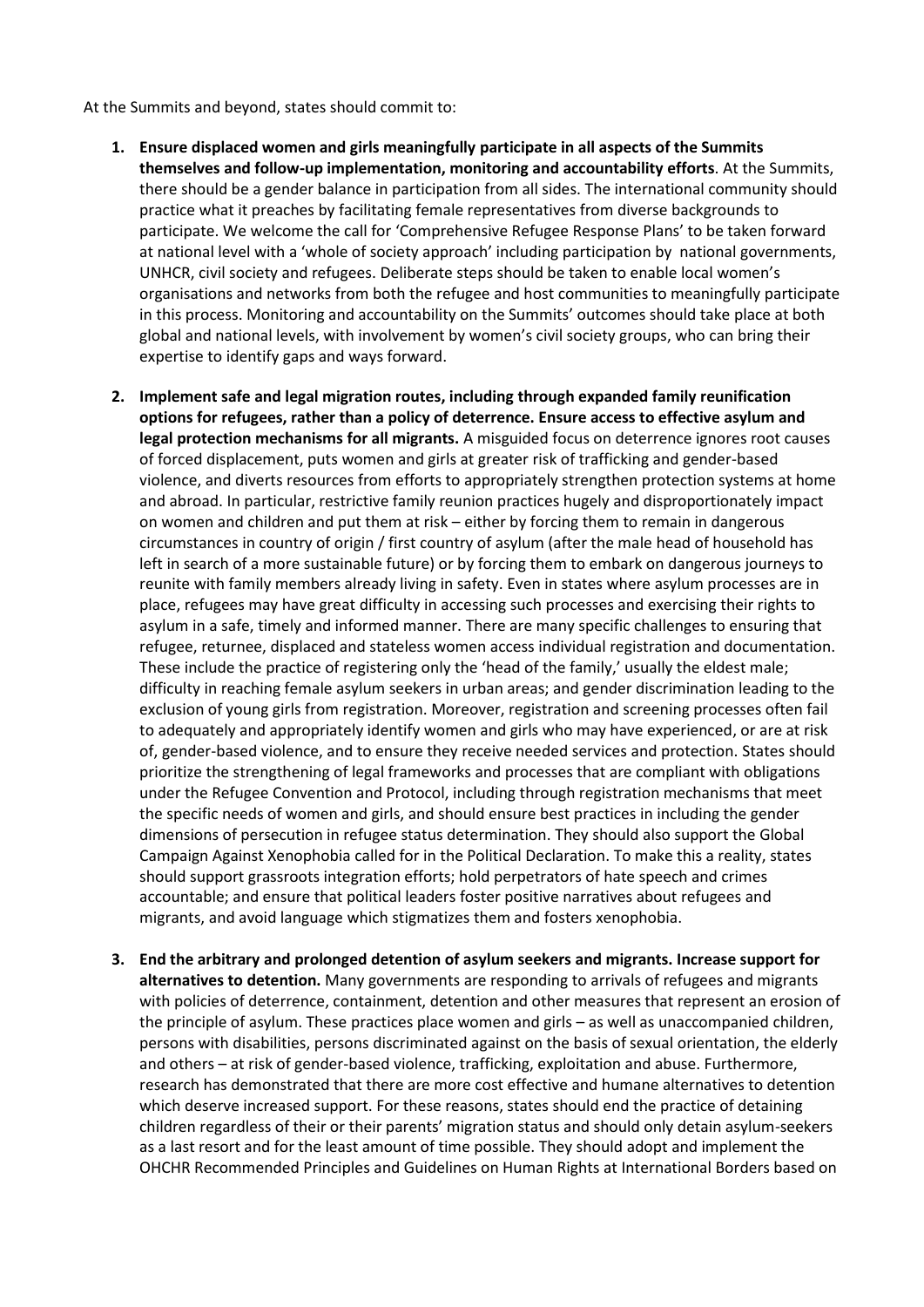the primacy of human rights and promoting non-custodial forms of alternatives to detention that empower individuals to participate in decision-making about their future.

- **4. Make an explicit, detailed commitment to protect all displaced women and girls from genderbased violence while in transit, in reception centres and upon reaching their destinations.** The threat of gender-based violence is pervasive for women and girls during displacement and often especially high for unaccompanied minors, those with disabilities and sexual minorities. States should demand that implementation of the Inter-Agency Standing Committee (IASC) Guidelines on Prevention and Response to Gender Based Violence becomes standard operating procedure at every stage of the humanitarian response—as automatic as the provision of shelter or food. Internationally-recognized best practices for ensuring security and protection – such as adequate lighting, separate toilet and bathing facilities with locks, and separate accommodation for women or children traveling alone – should become the default. While GBV response services must be strengthened, this should be complemented by strong prevention programming, which engages men and boys where possible and seeks to address the root causes. All women and girls have the right to live free from the constant threat of violence and exploitation, and survivors of gender-based violence must have access to essential services. Zero tolerance for all forms of sexual exploitation and abuse should be maintained, including setting up confidential reporting mechanisms, and taking safe and ethical action as quickly as possible where incidents have been reported. Due process should include punitive action against perpetrators and protection – including in the form of legal status – for survivors.
- **5. Expand access for women to legal and safe livelihoods opportunities that leverage their capacity to sustain and protect themselves and their families.** Displaced women often need support to access work permits and markets that can help them become self–reliant. Economic opportunities are frequently rare in displacement settings, and may be even more so for women due to real or perceived protection risks and other assumptions about their capabilities. For some women and girls, this may result in negative coping mechanisms such as early marriage.<sup>Y</sup> Vocational training has also often failed to provide displaced women with marketable skills by limiting their options to feminized occupations such as sewing, hairdressing and cooking. For women whose legal status depends on a partner or employer, this can result in exploitation and exacerbated protection risks. To counter these risks, expanding access to formal, dignified and decent work for displaced women should be an identified priority at this Summit. States should adopt right to work legislation, decent work legislation and support collaborative processes that allow refugees and host communities to safely meet their basic needs, build resilience and lay the foundation for longer-term development. Inclusive national development strategies can promote economic growth, social cohesion, and gender equality, and are in the interest of all concerned.
- **6. Ensure that all refugee and migrant girls have access to quality, safe and inclusive education at all levels**. Access to education for refugee and migrant children is inadequate in most situations and in many cases girls are particularly disadvantaged and their right to quality education is violated. In camp settings in Eastern and the Horn of Africa, only 5 girls are enrolled for every 10 boys. Ensuring the right to quality education for refugee girls also protects them from physical abuse and contributes to psycho-social wellbeing. It can also be gender transformative and is key to improving girls' social and economic potential. Refugee girls that are out of schools are at greater risk of gender-based violence. States and other education providers should ensure a comprehensive approach to improving girls' access to quality, safe and inclusive education, with links to girls' future livelihoods.
- **7. Reform gender discriminatory nationality laws to ensure that women and men have equal rights to confer nationality on their children and spouses.** Gender discrimination in nationality laws is a leading cause of statelessness and has been recognized by the Security Council as a factor that exacerbates the vulnerability of displaced women and children. Further, forced displacement and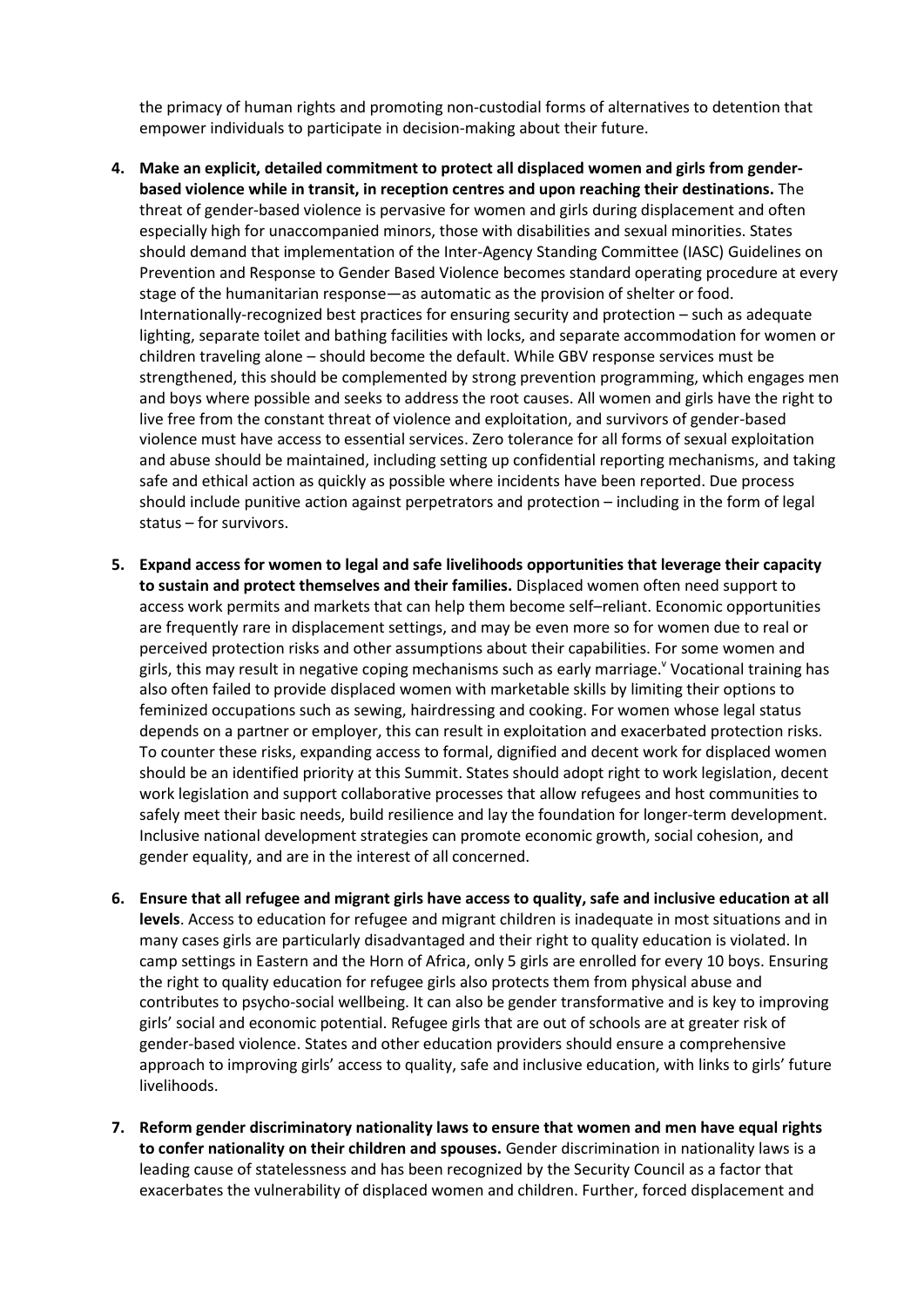migration from countries with gender-discriminatory nationality laws threatens to create a new generation of stateless children. These discriminatory laws also contravene Articles 2 and 9 of the Convention on the Elimination of All Forms of Discrimination against Women and other international human rights treaties, including the Convention on the Rights of the Child articles 2, 7 and 8.

- **8. Increase funding and policy support to ensure access to life-saving and comprehensive sexual and reproductive health services.** During migration and displacement, women and adolescent girls face high risks to their reproductive health, including the risks resulting from sexual exploitation, abuse and complications during pregnancy and childbirth. The Minimum Initial Service Package (MISP) for Reproductive Health, comprised of priority life-saving reproductive health services, is the established global standard to address these issues in emergencies. Yet across displacement contexts, there are still significant gaps in MISP implementation. The price is paid in the lost lives and diminished health of women and girls. Linked to the wider process proposed to develop 'Comprehensive Refugee Response Plans', governments, donors and humanitarian agencies should work together to ensure the availability of such care through support for reproductive health service provision, necessary equipment and medication, and capacity-building of relevant personnel, including female staff. States should also take immediate steps to reform laws and practices that deny migrant women access to health services on the basis of their migration status.
- **9. Provide increased and dedicated funding to displaced women-led civil society organisations, and support policy reforms to enable displaced women to organize themselves and register civil society organisations**. Commitments made at the World Humanitarian Summit (WHS) to launch a 'Grand Bargain' which strengthens the localisation of humanitarian action, and the WHS Gender Core Commitment on empowering local women's organisations should be taken forward in contexts affected by displacement. Towards this end, Humanitarian Coordinators, donors and other stakeholders should convene discussions on country-specific priorities in support to women-led groups and factor these into the 'Comprehensive Refugee Response Plans' and other relevant strategic processes, such as UN Humanitarian Response Plans and National Action Plans on Women, Peace and Security. These key parties should support relevant ministries in reviewing regulatory frameworks and practices for consulting civil society. They should ensure an enabling environment for refugees, including refugee women and girls, to establish, register and operate civil society organisations to better support self-reliance, integration and engagement in decision-making on the crisis response.
- **10. Promote robust and coherent accountability across donor funding for addressing women's participation, gender-based violence, comprehensive sexual and reproductive health and rights, and gender sensitivity.** The World Humanitarian Summit launched 'Core Commitments' on Gender which donors could adapt as benchmarks in their funding to agencies implementing refugee and migrant programmes.<sup>vi</sup> The various standards and tools to promote accountability for gendersensitive humanitarian programmes such as the IASC Gender and Age Marker, the IASC guidelines on Gender Based Violence and the Minimum Initial Service Package on Reproductive Health in Crises should be brought together into a coherent approach. Common across efforts on women's participation, gender based violence and sexual and reproductive health, donors should require agencies they fund to demonstrate the inclusion of women-led civil society organisations from both host and displaced communities in the design, implementation and monitoring of programmes.